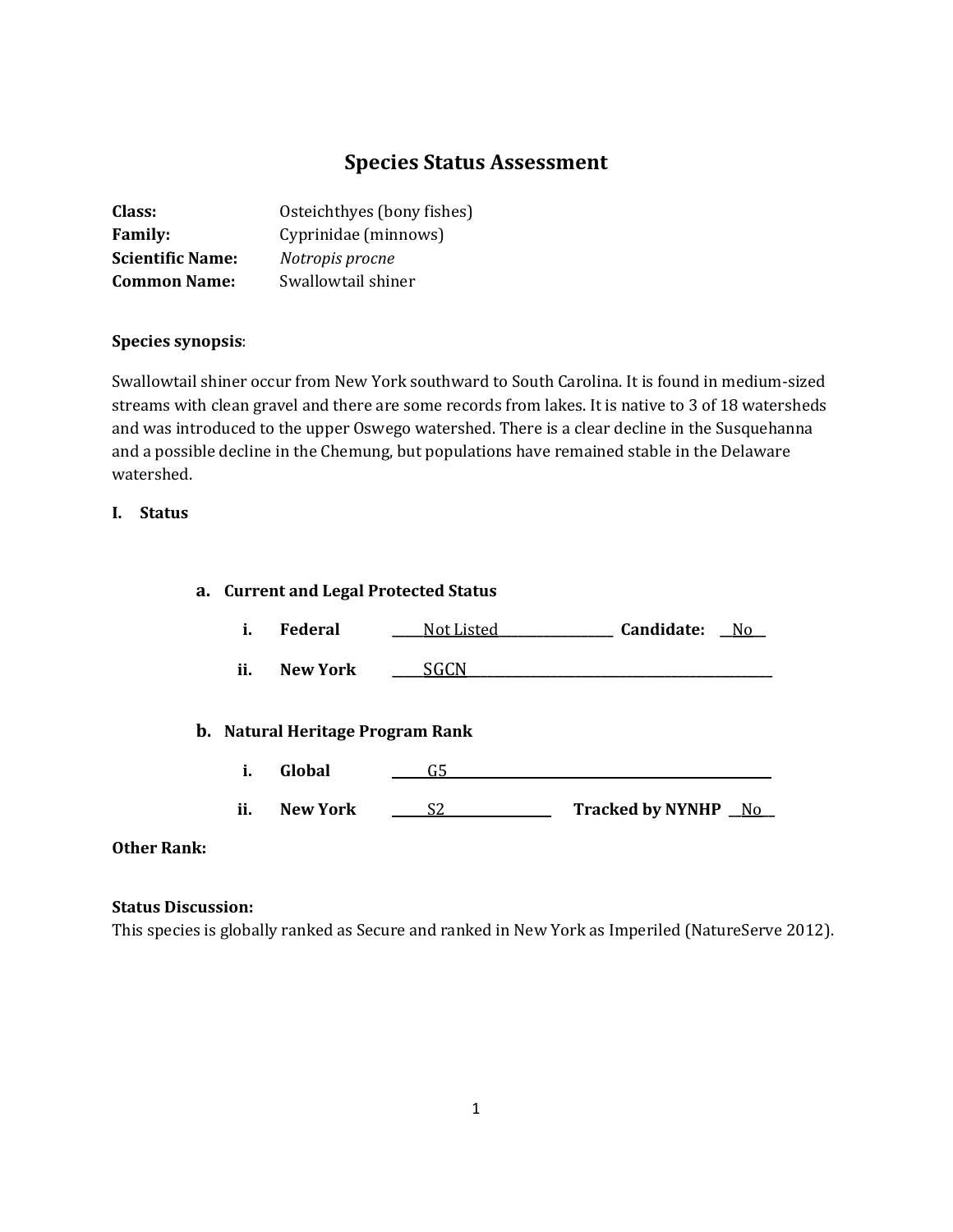# **II. Abundance and Distribution Trends**

**a. North America**

| i. Abundance                                       |                 |                        |
|----------------------------------------------------|-----------------|------------------------|
| declining _____increasing                          |                 | $X$ stable $X$ unknown |
| ii.<br>Distribution:                               |                 |                        |
| declining $\overline{\phantom{a}}$<br>__increasing | <u>X</u> stable | X unknown              |

Time frame considered: <u>Based on G5 global rank</u>

# **b. Regional**

| i. Abundance      |                                                                                        |  |                            |
|-------------------|----------------------------------------------------------------------------------------|--|----------------------------|
|                   | declining increasing X stable unknown                                                  |  |                            |
| ii. Distribution: |                                                                                        |  |                            |
|                   | ____ declining _____increasing                                                         |  | <u>X</u> stable ___unknown |
|                   | <b>Regional Unit Considered: _____ Region 5 - Northeast __________________________</b> |  |                            |
|                   |                                                                                        |  |                            |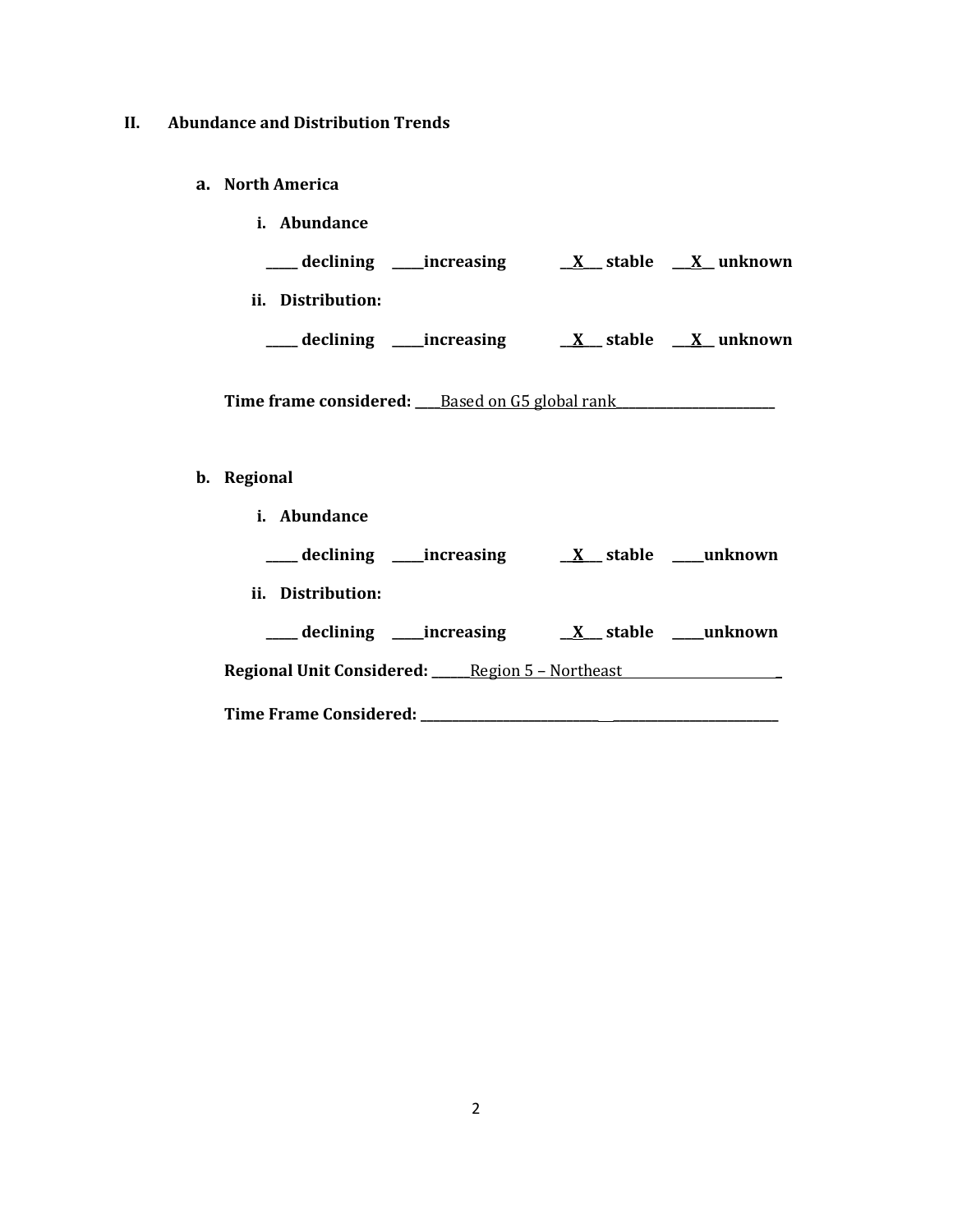**c. Adjacent States and Provinces**

| <b>CONNECTICUT</b>            | Not Present $\mathbf{X}$ |                 | No data $\frac{1}{\sqrt{1-\frac{1}{2}}\cdot\frac{1}{\sqrt{1-\frac{1}{2}}}}$ |
|-------------------------------|--------------------------|-----------------|-----------------------------------------------------------------------------|
| <b>MASSACHUSETTS</b>          | Not Present $X_{-}$      |                 | No data $\frac{1}{\sqrt{1-\frac{1}{2}}\cdot\frac{1}{\sqrt{1-\frac{1}{2}}}}$ |
| <b>ONTARIO</b>                | Not Present $X$          |                 | No data $\_\_$                                                              |
| <b>QUEBEC</b>                 | Not Present $X_{-}$      |                 | No data $\_\_$                                                              |
| <b>VERMONT</b>                | Not Present $X_{-}$      |                 | No data $\_\_\_\_\_\_\_\_\_\_\_\_\_\_\_\_$                                  |
|                               |                          |                 |                                                                             |
| <b>NEW JERSEY</b>             |                          |                 |                                                                             |
| i. Abundance                  |                          |                 |                                                                             |
|                               |                          |                 |                                                                             |
| ii. Distribution:             |                          |                 |                                                                             |
|                               |                          |                 |                                                                             |
|                               |                          |                 |                                                                             |
|                               |                          |                 |                                                                             |
|                               |                          |                 |                                                                             |
| <b>PENNSYLVANIA</b>           |                          |                 |                                                                             |
| i. Abundance                  |                          |                 |                                                                             |
|                               |                          |                 |                                                                             |
|                               |                          |                 |                                                                             |
| ii. Distribution:             |                          |                 |                                                                             |
| ___ declining ____ increasing |                          | <u>X</u> stable | ___unknown                                                                  |
| Time frame considered:        |                          |                 |                                                                             |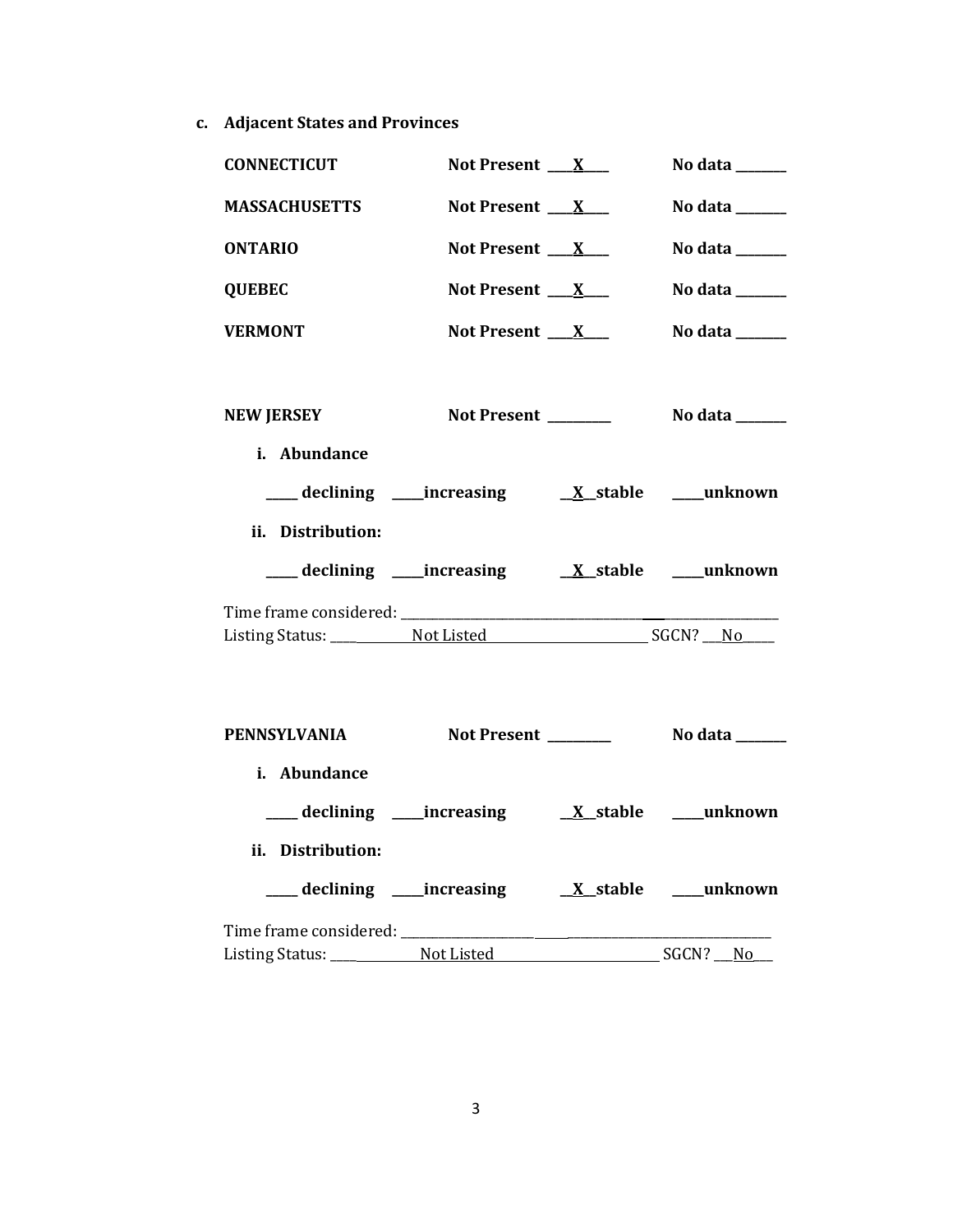| d. NEW YORK                                   |            | No data |
|-----------------------------------------------|------------|---------|
| i. Abundance                                  |            |         |
| $\underline{X}$ declining _____increasing     | ____stable | unknown |
| ii. Distribution:                             |            |         |
| $\underline{X}$ declining _____increasing     | stable     | unknown |
| Time frame considered: Time frame considered: |            |         |

### **Monitoring in New York.**

Monitoring programs are carried out by the NYSDEC Rare Fish Unit, 1998-2012.

### **Trends Discussion:**

In New York, swallowtail shiner was historically found in over 50 (still in at least 20) waters and their range is possibly declining (or gone or dangerously sparse) in 1 of the 3 watersheds. Their abundance has declined in many streams of the Chemung watershed, there has been a significant decline in frequency occurrence between 1930s and 2000s in the Susquehanna, and their population is unknown in the Delaware. The number of records statewide in the 1930's was 79, 1940-74 had 77 records and 1975-present had 21 records. The effort was not consistent between these periods and records were primarily from DEC.

The distribution of this species among sub-basins (HUC 10) within the 3 native watersheds has changed in a similar pattern, with fewer HUC units in the recent period. Overall there are records from 28 of the units for all time periods, and from recent times there are 14 units, or a loss of some of its former range in Susquehanna. Statewide, the number of individual site records for this species has been 233 for all time periods, 31 in the last 30 years, and 25 since 1993.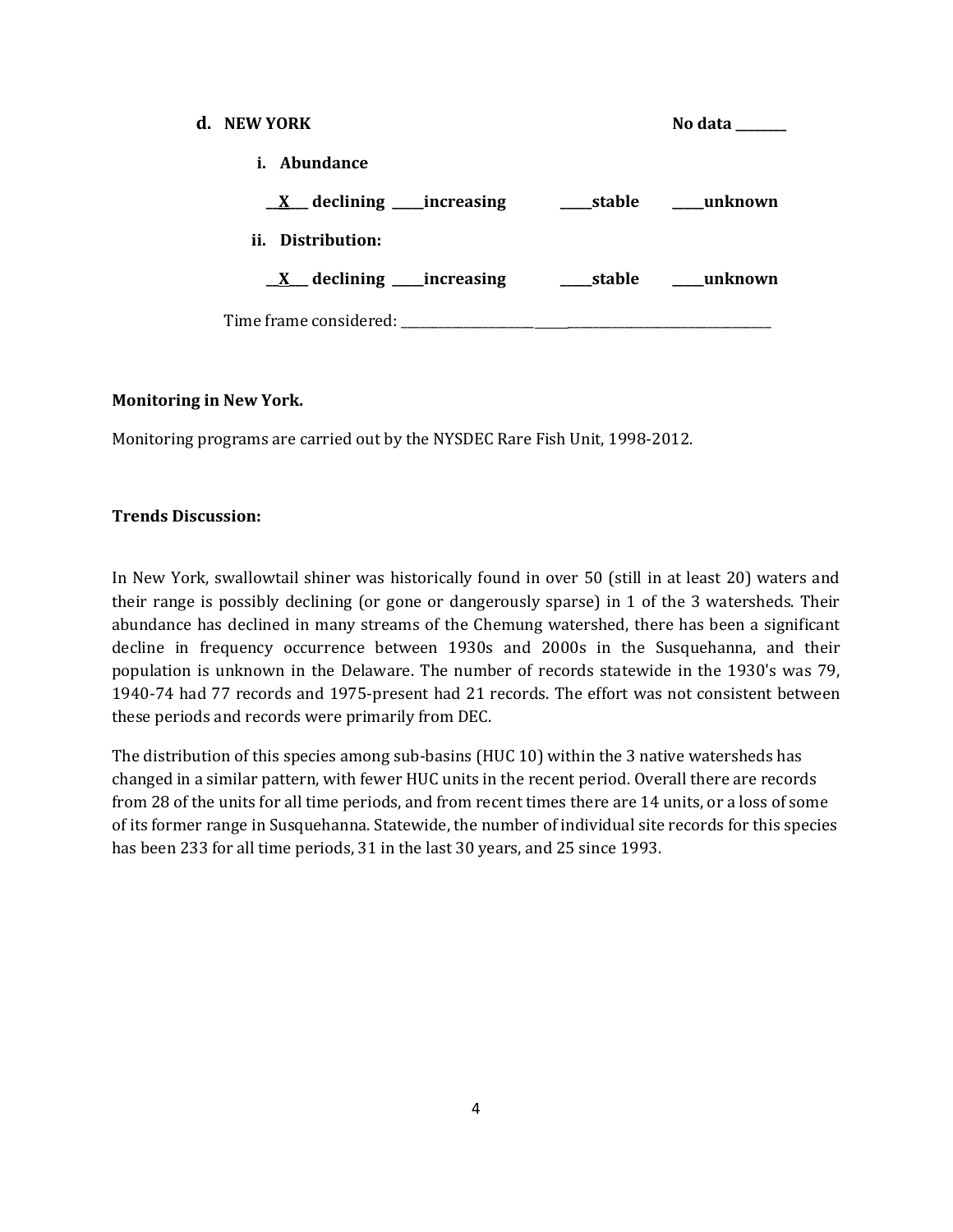

**Figure 1**. U.S. distribution of swallowtail shiner by watershed (NatureServe 2012).



**Figure 2.** Swallowtail shiner distribution in New York, depicting fish sampled before 1977 and from 1977 to current time, shown with the corresponding HUC-10 units where they were found and the number of records.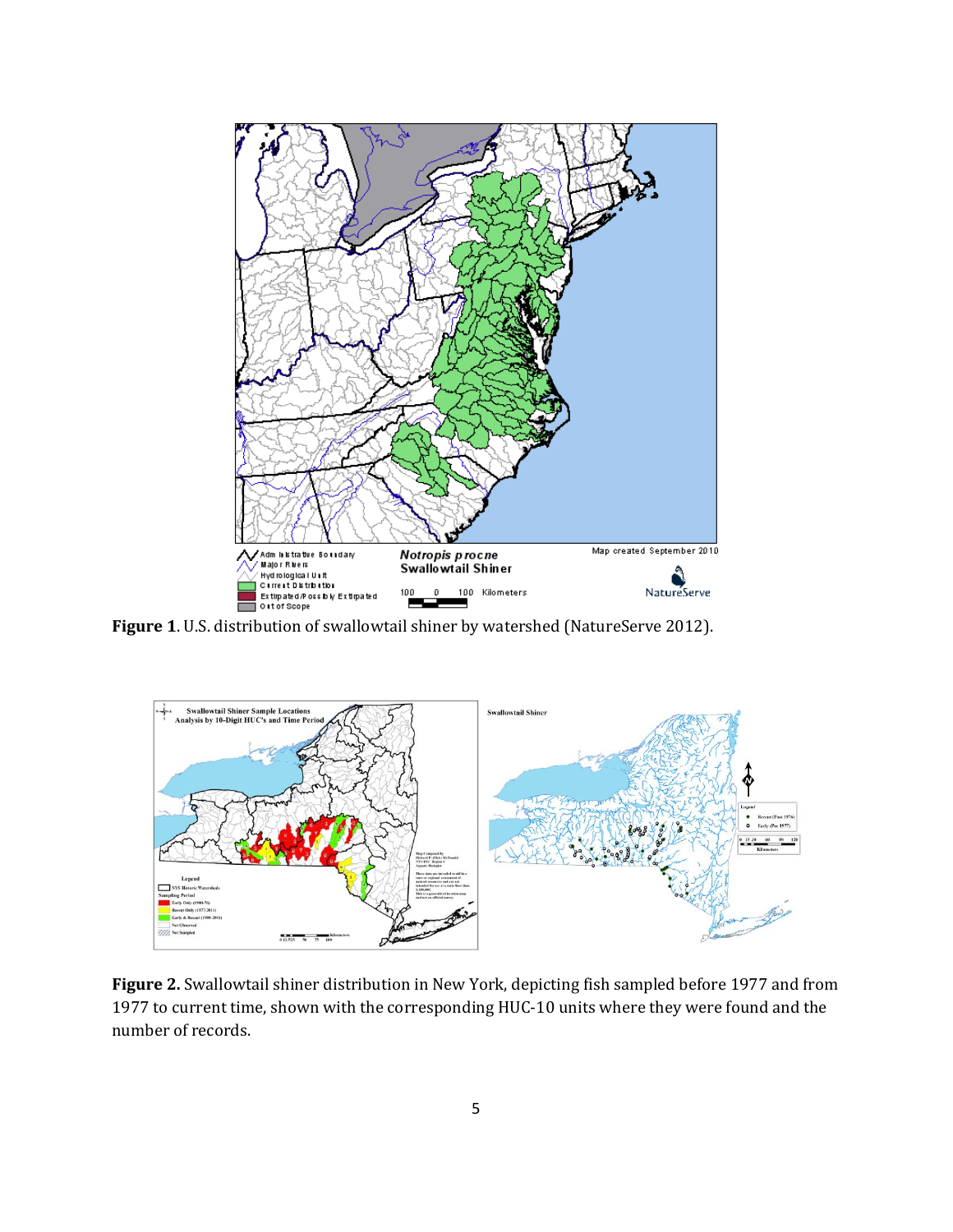| Watershed name | Total # HUC10 | <b>Early only</b> | Recent only | both | Watershed status |
|----------------|---------------|-------------------|-------------|------|------------------|
| Chemung        |               |                   |             |      |                  |
| Delaware       | U             |                   | 4           |      |                  |
| Susquehanna    | 15            | 10                |             | 4    |                  |
| sum            | 28            | 14                |             |      |                  |
|                |               |                   |             |      |                  |
| Oswego         |               |                   |             |      | loss             |

**Table 1.** Records of rare fish species in hydrological units (HUC-10) are shown according to their watersheds in early and recent time periods (before and after 1977) to consider loss and gains. Watersheds where they are non-native are marked in grey. Further explanations of details are found in Carlson (2012).

#### **III. New York Rarity, if known:**

| Historic      | # of Animals | # of Locations   | % of State      |
|---------------|--------------|------------------|-----------------|
| prior to 1977 |              | 202 site records | 3/18 watersheds |
| prior to 1980 |              |                  |                 |
| prior to 1990 |              |                  |                 |

#### **Details of historic occurrence:**

Swallowtail shiner was moderately widespread in the Susquehanna, Chemung, and Delaware watersheds. Two additional early locations were outside of these basins and in tributaries of Lake Ontario: in Catharine Creek (1926 and 1972) and Fair Haven (Lee et al. 1980). Smith (1985) says it occurred here as result of post glacial colonization or as transported because of the canal, and it appears they no longer exist there.

| <b>Current</b>    | # of Animals | # of Locations  | % of State      |
|-------------------|--------------|-----------------|-----------------|
| <b>Since 1977</b> |              | 31 site records | 3/18 watersheds |

#### **Details of current occurrence:**

Swallowtail shiner still occur in the Delaware, Susquehanna and Chemung watersheds, but they appear to be less common in the Chemung. They are gone from the Oswego where they were called nonnative. The most recent records in the Susquehanna/Chemung basin were four by Smith, two by Cornell Univ., two stored at the NYS Mus. and eight others since 2001. The records by since 2001 include Mud Creek of Canisteo R. (DEC), Chemung River (DEC), Butternut Creek (DEC), Catatonk Creek (Cornell U), E. Br. Tioughnioga Creek (S. Coglin, ESF) and Unadilla R. (S. Coglin, ESF). The most recent records in the Delaware basin were at Fishs Eddy in E. Br. Delaware R. (by DEC in 1995,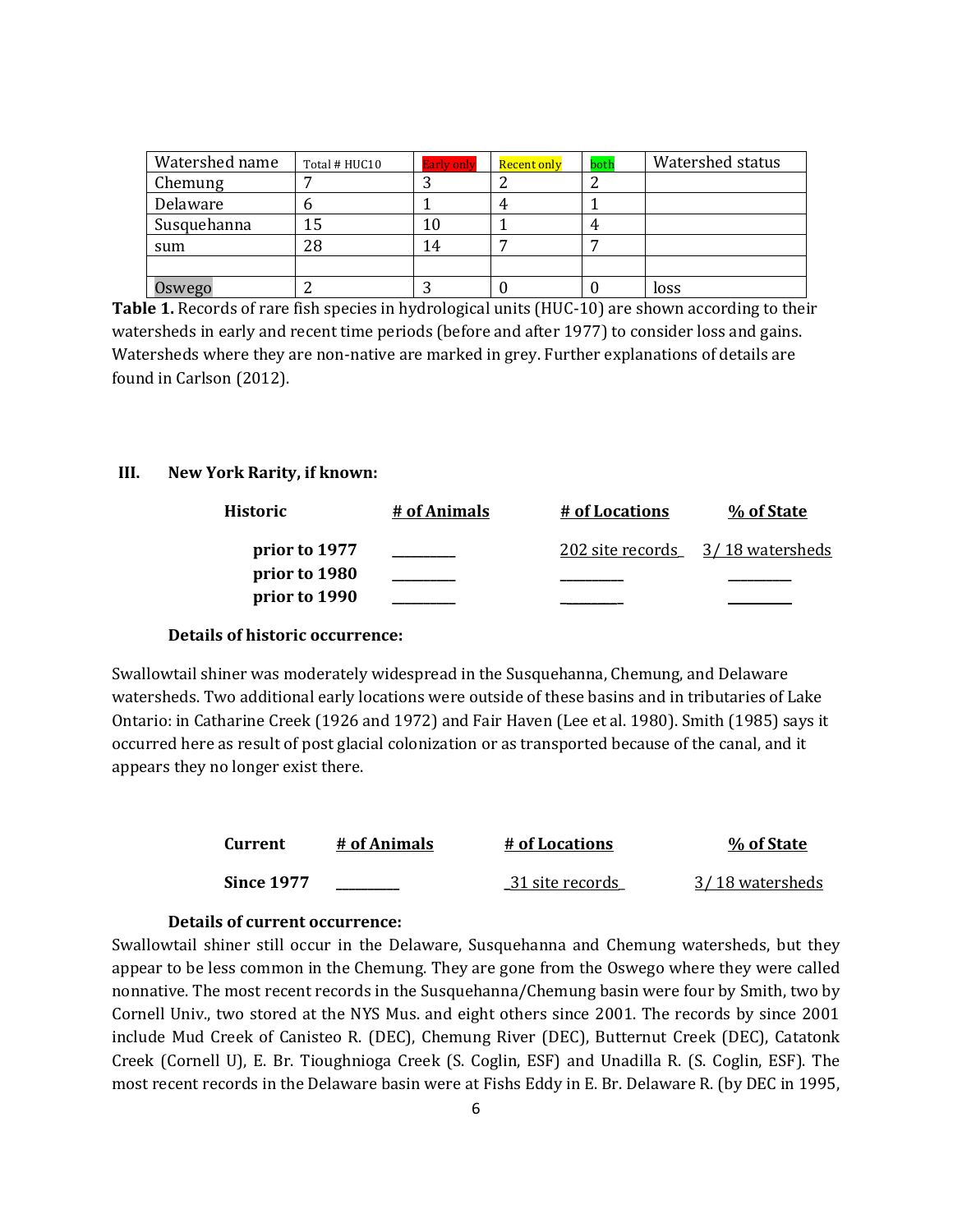2001 and 2003), from the mouth of Callicoon Creek (USGS, Ross in 1994), from the Delaware R. below Hancock (by Phil. Acad Sci. in 2004) and from a tributary of the Delaware R. (NYS Museum in 2001).

#### **New York's Contribution to Species North American Range:**

| % of NA Range in New York | <b>Classification of New York Range</b> |
|---------------------------|-----------------------------------------|
| $\frac{100}{2}$ (endemic) | Core                                    |
| $-76-99$                  | $\underline{X}$ Peripheral              |
| $\frac{1}{2}$ 51-75       | ___ Disjunct                            |
| $-26-50$                  | Distance to core population:            |
| $X$ 1-25                  | 200 mi                                  |

## **IV. Primary Habitat or Community Type:**

**1.** Medium River, Low-Moderate Gradient, Assume Moderately Buffered, Transition

### **Habitat or Community Type Trend in New York:**

| Declining _____Stable                         | <u>___</u> Increasing |         | <b>X</b> Unknown |  |
|-----------------------------------------------|-----------------------|---------|------------------|--|
| Time frame of decline/increase: _____________ |                       |         |                  |  |
| <b>Habitat Specialist?</b>                    |                       | $X$ Yes | No.              |  |
| <b>Indicator Species?</b>                     |                       | X Yes   | No.              |  |

#### **Habitat Discussion:**

The swallowtail shiner is found in warm, moderate to low gradient, clear to often turbid, small to moderate sized streams, and it is tolerant of sandy bottoms and turbid water conditions. It usually occupies pools and slow runs with sand, gravel, or rock bottom (Smith 1985, NatureServe 2012). It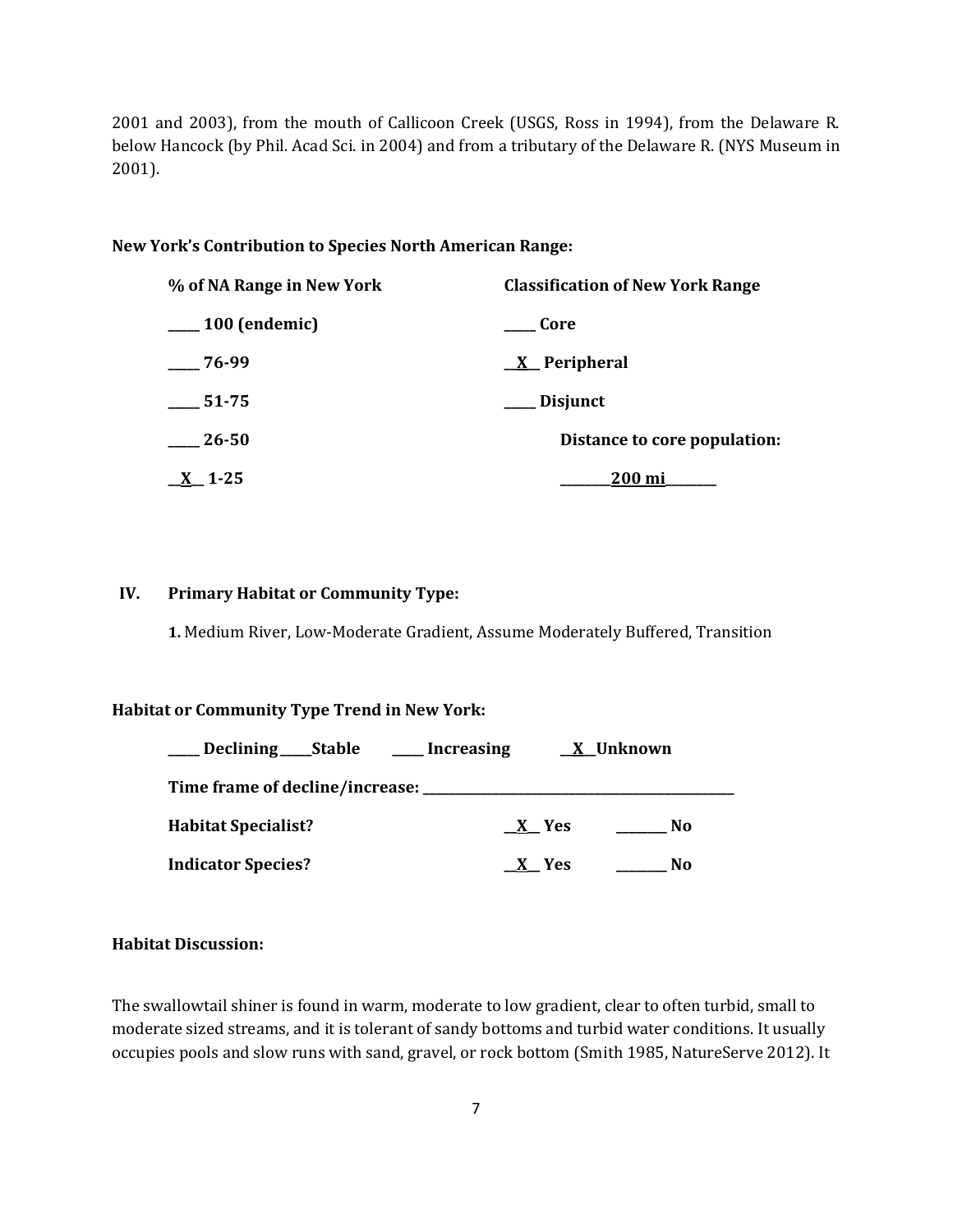is usually seen in schools near the bottom and co-inhabits spawning piles of rocks with river chubs, in Virginia (Smith 1985, Jenkins and Burkhead 1994).

# **V. New York Species Demographics and Life History**

**\_\_\_X\_\_ Breeder in New York**

**\_\_X\_\_ Summer Resident**

**\_\_X\_\_ Winter Resident**

**\_\_\_\_\_ Anadromous**

**\_\_\_\_\_ Non-breeder in New York**

**\_\_\_\_\_ Summer Resident**

**\_\_\_\_\_ Winter Resident**

**\_\_\_\_\_ Catadromous**

**\_\_\_\_\_ Migratory only**

**\_\_\_\_\_Unknown**

# **Species Demographics and Life History Discussion:**

The swallowtail shiner has a relatively short life span. Spawning occurs in late spring and early summer. This species lives 2-3 years, some maturing at 1 year (NatureServe 2012).

# **VI. Threats:**

Threats to this species have not been identified. There have been no studies to assess its threats, limiting factors or overall vulnerability. It is apparently tolerant of turbidity. Argent et al. (1998) felt that it was among the PA species with the most reduced distribution.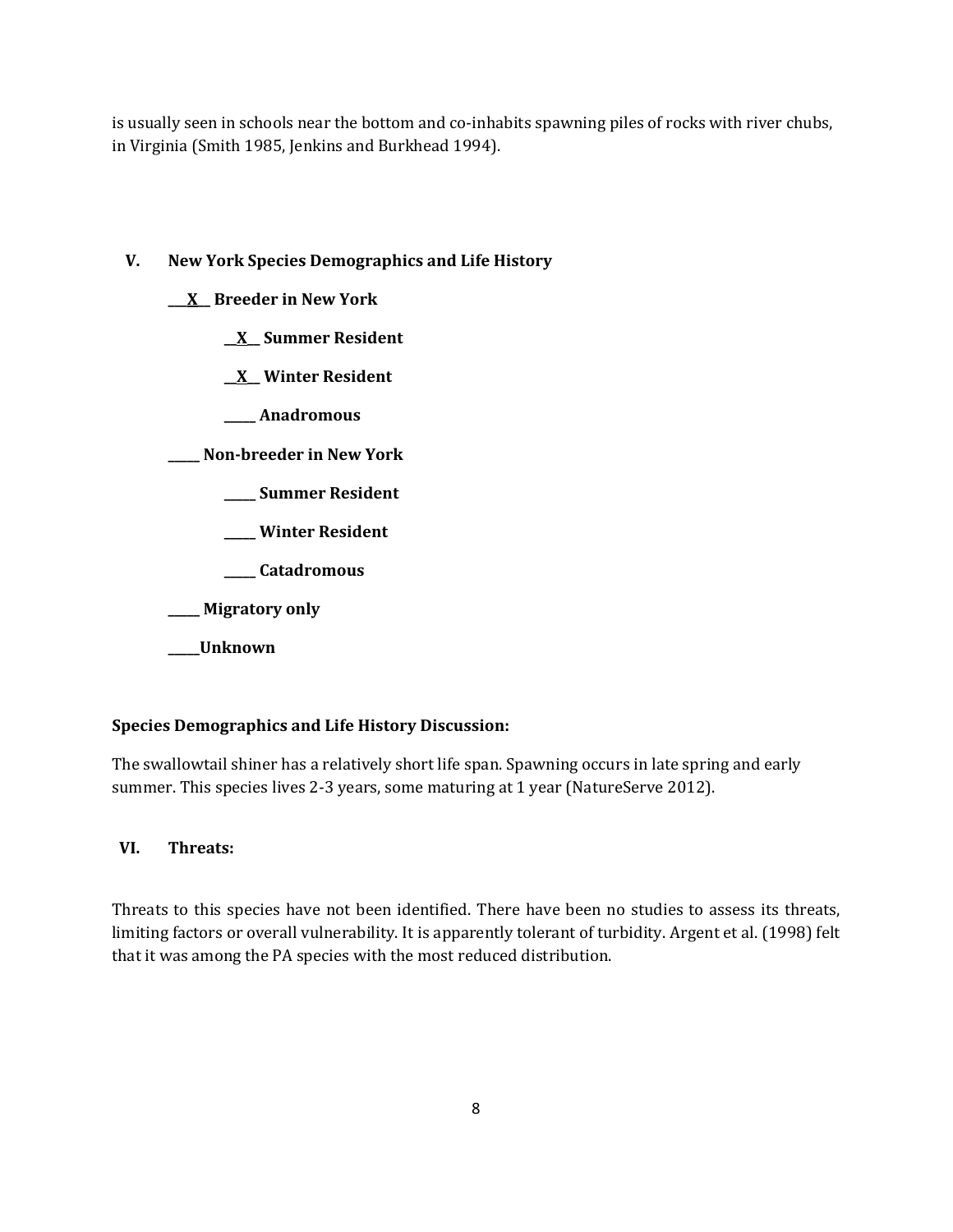## **Are there regulatory mechanisms that protect the species or its habitat in New York?**

**\_\_\_\_\_\_ No \_\_\_\_\_ Unknown \_\_X\_\_\_ Yes** 

The Protection of Waters Program provides protection for rivers, streams, lakes, and ponds under Article 15 of the NYS Conservation Law.

# **Describe knowledge of management/conservation actions that are needed for recovery/conservation, or to eliminate, minimize, or compensate for the identified threats:**

Conservation actions following IUCN taxonomy are categorized in the following table.

| <b>Conservation Actions</b>       |                                     |  |
|-----------------------------------|-------------------------------------|--|
| <b>Action Category</b>            | <b>Action</b>                       |  |
| Land/Water Protection             | Resource/Habitat Protection         |  |
| Land/Water Management             | Habitat/Natural Process Restoration |  |
| <b>External Capacity Building</b> | Alliance & Partnership Development  |  |

The Comprehensive Wildlife Conservation Strategy (NYSDEC 2005) includes recommendations for the following actions for the swallowtail shiner.

## **Habitat Restoration**:

---- Habitat losses and restoration are part of a State Wildlife Grants project from 2003 that are directed at the Susquehanna watershed.

## **Population Monitoring:**

---- More sampling is needed in the Susquehanna and Delaware Basins

#### **VII. References**

Argent, D. G., R.F. Carline and J.R. Stauffer. 1998. Changes in the distribution of Pennsylvania fishes: the last 100 years. J. Penn. Acad. Sci. 72 (1):32-37.